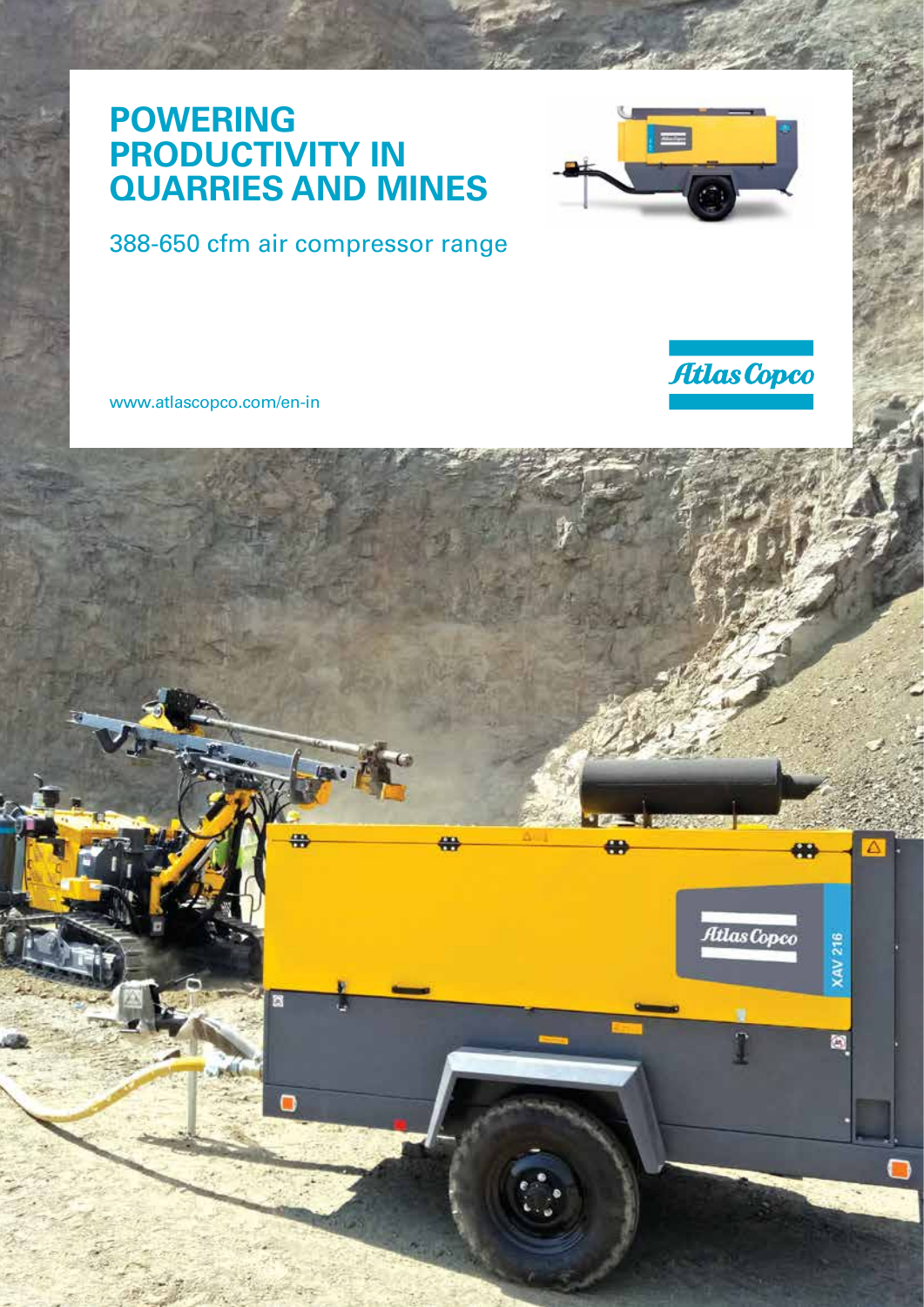## *BEST PRODUCTIVE SOLUTION COMPRESSORS FOR YOUR MINING AND QUARRY NEEDS*

- ► Low machine downtime
- ► Operation at 50 degree LAT
- ► High reliability and performance
- ► Closed door operation and less noise with well designed canopy

#### *FORWARD-THINKING*

The product range of non-water well drilling compressor is in-line with the Forward-Thinking philosophy of the Portable Energy division:

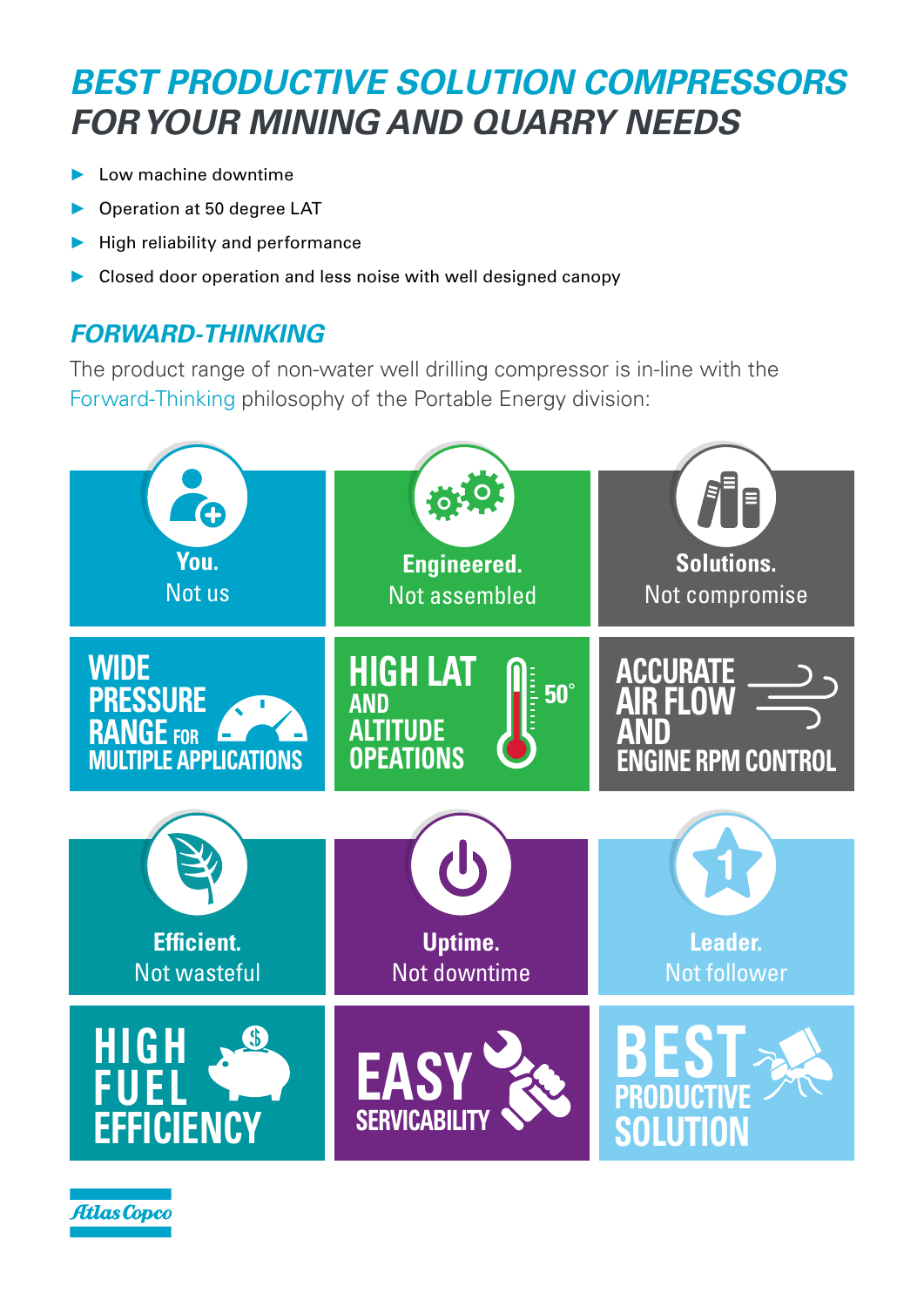# *PRODUCT FEATURES*



### **TECHNICAL DATA**

| <b>Parameters</b>                          | <b>Units</b> | <b>XAHS186</b>              | <b>XAT197</b>               | <b>XAV216</b>                                    | <b>XAH236</b> | <b>XAT266</b> | <b>XA316</b> |
|--------------------------------------------|--------------|-----------------------------|-----------------------------|--------------------------------------------------|---------------|---------------|--------------|
| Actual free air delivery*                  | cfm          | 385                         | 450                         | 450                                              | 500           | 550           | 650          |
| Normal effective working pressure          | psi          | 175                         | 150                         | 200                                              | 175           | 150           | 100          |
| Air outlet valve                           |              | 3 Nos. 3/4" &<br>1 No. 1.5" | 4 Nos. 3/4" &<br>1 No. 1.5" | 2 Nos. 3/4" & 1 No. 2"<br>5 Nos. 3/4" & 1 No. 2" |               |               |              |
| <b>Engine</b>                              |              |                             |                             |                                                  |               |               |              |
| Make                                       |              | Cummins                     | Ashok Leyland               | Ashok Leyland                                    |               |               |              |
| Model                                      |              | 6BT5.9C                     | HA4CTI                      | AL6DTi                                           |               |               |              |
| Power                                      | hp           | 143                         | 130                         | 170                                              |               |               |              |
| Engine speed - nominal                     | rpm          | 2300                        | 2400                        | 2200                                             |               |               |              |
| Engind speed - unloaded                    | rpm          | 1200                        | 1400                        | 1200                                             |               |               |              |
| <b>Dimensions and weight</b>               |              |                             |                             |                                                  |               |               |              |
| Overall Dimension with undercarriage       | mm           | 4300X1700X1894              | 4041X1692X1898              | 4321X2045X2160                                   |               |               |              |
| Overall Dimension without undercarriage    | mm           | 2851X1492X1556              | 2850X1493X1515              | 2800X1425X1613                                   |               |               |              |
| Weight                                     |              |                             |                             |                                                  |               |               |              |
| Dry weight with Undercarriage              | Kg           | 1725                        | 1668                        | 2200                                             |               |               |              |
| Dry weight without Undercarriage: Skid/Rig | Kg           | 1500                        | 1488                        | 2070                                             |               |               |              |

\* According to ISO1217 ED3 1996 Annexure D